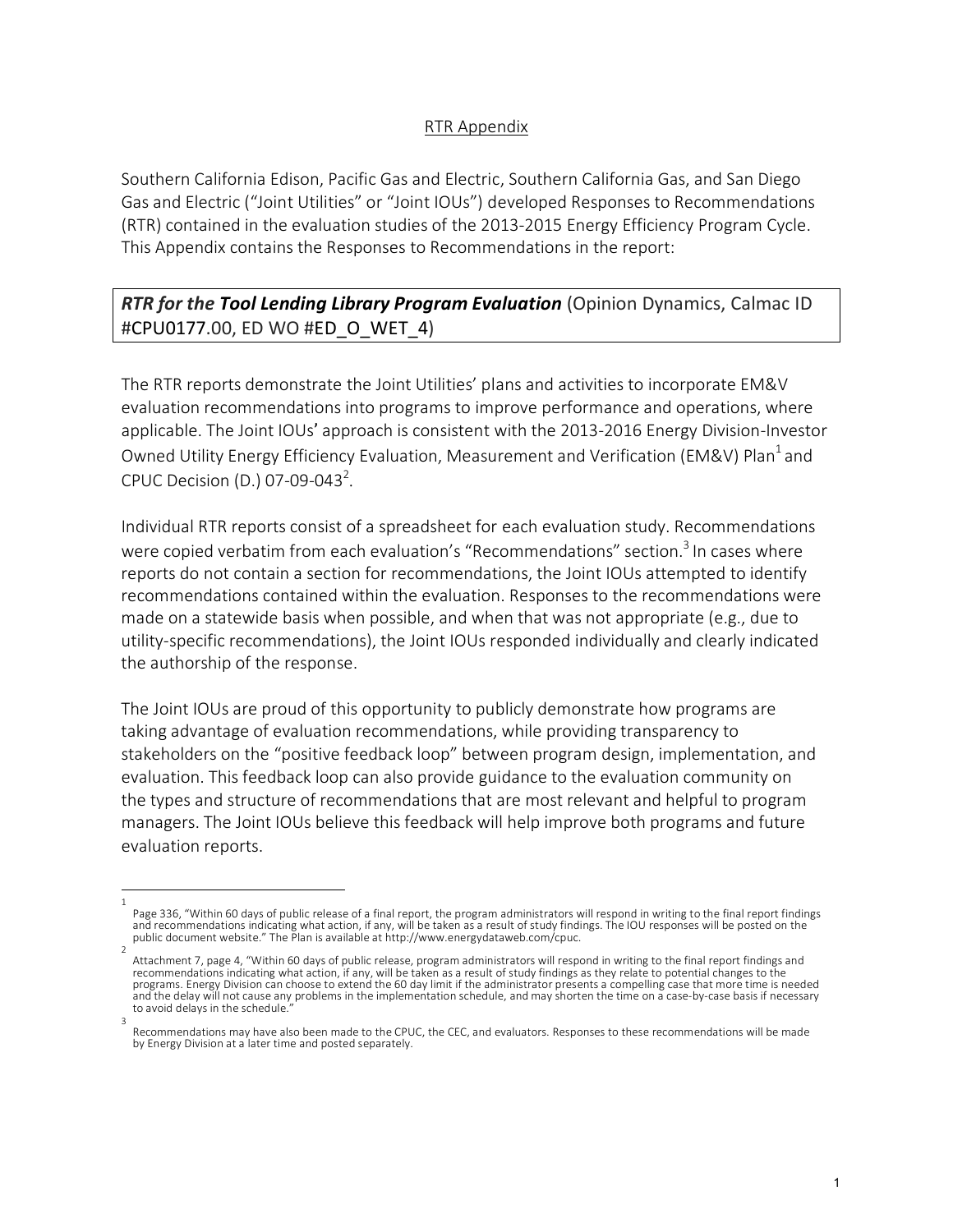| <b>Study Title:</b> | Tool Lending Library Program Evaluation                                         |
|---------------------|---------------------------------------------------------------------------------|
| Program:            | WE&T                                                                            |
| <b>Author:</b>      | <b>Opinion Dynamics</b>                                                         |
| <b>Calmac ID:</b>   | CPU0177.00                                                                      |
| ED WO:              | ED O WET 4                                                                      |
| Link to Report:     | http://calmac.org/publications/TLL Evaluation Report FINAL 2017-12-18 CLEAN.pdf |

|      |      |                                                                                                                                                                                                                                                                                                                                                                                                                                                                                                                                                                                                                                                                                                                                                                                                                                                                                                                                                                                                                                                                               | <b>PG&amp;E</b> (if applicable)                                           |                                                           | <b>SCE</b> (if applicable)                                                                                                                                                                                                                                                                                                                                                                                                                                                                                                                                                                                                                           |                                                           | <b>SCG</b> (if applicable)                                                                                                                                                                                                                                                                                                                                                                                                                                                                                                                                                                          |                                                        | <b>SDG&amp;E</b> (if applicable)                                                                                                                                                                                                                                                       |                                                           |                                                                                                                                                                                                                     |
|------|------|-------------------------------------------------------------------------------------------------------------------------------------------------------------------------------------------------------------------------------------------------------------------------------------------------------------------------------------------------------------------------------------------------------------------------------------------------------------------------------------------------------------------------------------------------------------------------------------------------------------------------------------------------------------------------------------------------------------------------------------------------------------------------------------------------------------------------------------------------------------------------------------------------------------------------------------------------------------------------------------------------------------------------------------------------------------------------------|---------------------------------------------------------------------------|-----------------------------------------------------------|------------------------------------------------------------------------------------------------------------------------------------------------------------------------------------------------------------------------------------------------------------------------------------------------------------------------------------------------------------------------------------------------------------------------------------------------------------------------------------------------------------------------------------------------------------------------------------------------------------------------------------------------------|-----------------------------------------------------------|-----------------------------------------------------------------------------------------------------------------------------------------------------------------------------------------------------------------------------------------------------------------------------------------------------------------------------------------------------------------------------------------------------------------------------------------------------------------------------------------------------------------------------------------------------------------------------------------------------|--------------------------------------------------------|----------------------------------------------------------------------------------------------------------------------------------------------------------------------------------------------------------------------------------------------------------------------------------------|-----------------------------------------------------------|---------------------------------------------------------------------------------------------------------------------------------------------------------------------------------------------------------------------|
| Item | Page | <b>Best Practice /</b><br><b>Recommendations</b><br>(Verbatim from                                                                                                                                                                                                                                                                                                                                                                                                                                                                                                                                                                                                                                                                                                                                                                                                                                                                                                                                                                                                            | Recommen-<br>dation<br><b>Recipient</b>                                   | <b>Disposition</b>                                        | <b>Disposition Notes</b>                                                                                                                                                                                                                                                                                                                                                                                                                                                                                                                                                                                                                             | <b>Disposition</b>                                        | <b>Disposition Notes</b>                                                                                                                                                                                                                                                                                                                                                                                                                                                                                                                                                                            | <b>Disposition</b>                                     | <b>Disposition Notes</b>                                                                                                                                                                                                                                                               | <b>Disposition</b>                                        | <b>Disposition Notes</b>                                                                                                                                                                                            |
| 1a   | 46   | <b>Final Report)</b><br>The PEC should consider tracking addi-<br>tional categorical details at the project-<br>level for each tool loan. Based on our re-<br>view of the program tracking database, it is<br>clear that the PEC has a robust database<br>that tracks information on tool borrowers,<br>tools, loans, job classifications of borrow-<br>ers, and projects. While these data are ex-<br>tremely valuable and PEC has a well-de-<br>signed TLL database, structurally speaking,<br>much of the project information is pres-<br>ently captured in open-ended variables. As<br>open-ended descriptions of projects rely on<br>tool borrowers to adequately explain vari-<br>ous project details, this creates some incon-<br>sistency in terms of which specific infor-<br>mation are tracked for any given project.<br>Further, tracking additional data fields dur-<br>ing the tool loan process will aid in stream-<br>lining evaluations and limited the additional<br>survey burden on borrowers. As such, the<br>PEC should consider tracking the following | If incorrect,<br>please indi-<br>cate and redi-<br>rect in notes.<br>PG&E | Choose:<br>Accepted,<br>Rejected, or<br>Other<br>Accepted | Examples:<br>Describe specific program change,<br>give reason for rejection, or indicate<br>that it's under further review.<br>PG&E wants to collect the data that is<br>most valuable to PG&E, program eval-<br>uators, and other IOUs. Our new in-<br>ventory tracking system (myTurn) is<br>flexible enough to enable changes and<br>additions when they are warranted.<br>Data gathering must be balanced with<br>brevity and consistency so our bor-<br>rowers are neither over-whelmed nor<br>confused by frequent changes. PG&E<br>plans to have additions to existing<br>data collection completed in 2018.                                  | Choose:<br>Accepted,<br>Rejected, or<br>Other<br>Accepted | Examples:<br>Describe specific program change,<br>give reason for rejection, or indicate<br>that it's under further review.<br>SCE agrees that we should track addi-<br>tional data, such as specific infor-<br>mation on project details and have ex-<br>plored the idea of adding additional<br>fields in the past. Our current online<br>request form has limitations and we<br>may lose some customers as they<br>might opt out if they're required to<br>submit additional information. SCE<br>agrees with these recommendations<br>and will pursue efforts to acquire the<br>myTurn software. | Choose:<br>Accepted,<br>Rejected, or<br>Other<br>Other | Examples:<br>Describe specific program change,<br>give reason for rejection, or indicate<br>that it's under further review.<br>SoCalGas does not currently operate a<br>Tool Lending Library. Any future con-<br>sideration would prioritize statewide<br>consistency with other IOUs. | Choose:<br>Accepted,<br>Rejected, or<br>Other<br>Accepted | Examples:<br>Describe specific program change,<br>give reason for rejection, or indicate<br>that it's under further review.<br>SDG&E plans to move to myTurn in<br>2018 and will collect the recom-<br>mended data. |
| 1b   | 46   | information using categorical multiple re-<br>sponse variables:<br>• Project Types: TLL staff should consider<br>creating a variable that allows borrowers<br>to select the various activities that their<br>tool loan will support-such as, energy<br>benchmarking, retrofit or replacement of<br>existing equipment, measurement and<br>verification, operations and maintenance,<br>retro-commissioning, solar PV, and edu-<br>cational and training. This will enable pro-<br>gram staff and decision makers to quickly<br>and easily determine which tool loans<br>supported projects likely to produce di-<br>rect savings or renewable generation, and<br>which may lead to indirect savings (see<br>Section 5.2).                                                                                                                                                                                                                                                                                                                                                     | PG&E                                                                      | Accepted                                                  | PG&E currently has an attribute called<br>Project Phase which can be expanded<br>to include project type. Current values<br>are the common 4 project phases<br>(preliminary investigation, audit,<br>baseline, and post-project verifica-<br>tion) and education. Recasting this as<br>a variable for project types could add<br>to the existing values or replace them<br>with those mentioned here. The<br>larger challenge is identifying the end<br>users of this additional information so<br>we can be confident that the result<br>meets current and future needs as<br>much as possible. In many instances<br>we receive this information in | Accepted                                                  | SCE is currently evaluating whether or<br>not to purchase the myTurn software.<br>If and when SCE purchases My Turn, it<br>will collect the recommended data.                                                                                                                                                                                                                                                                                                                                                                                                                                       | Other                                                  | SoCalGas does not currently operate a<br>Tool Lending Library. Any future con-<br>sideration would prioritize statewide<br>consistency with other IOUs.                                                                                                                                | Accepted                                                  | SDG&E plans to move to myTurn in<br>2018 and will collect the recom-<br>mended data.                                                                                                                                |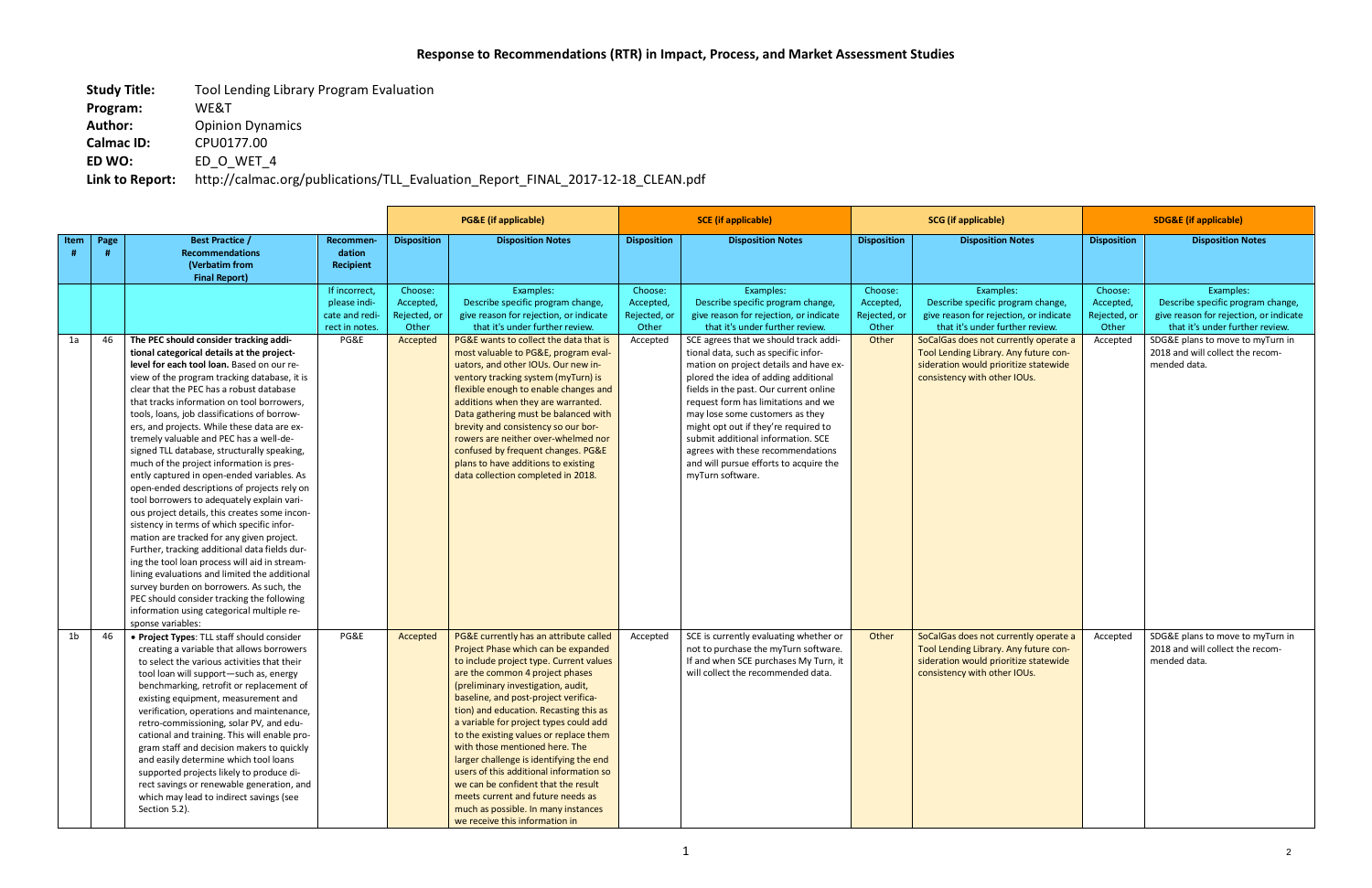| 1c             | 46  | • End-use Equipment: Tracking the differ-                                                                                                                                                                                                                                                                                                                                                                                                                                                                                                                                                                                                                                                                                                                                                              | PG&E     | Accepted | narrative form in the project descrip-<br>tion, but more actionable data results<br>from selection lists (checkboxes, radio<br>buttons, dropdown picklists, etc.).<br>PG&E plans to support the acquisition<br>of project type data at the project<br>level completed in 2018.<br>The PG&E WE&T program is moving                                                                                                                       | Accepted | SCE is currently evaluating whether or                                                                                                   | Other | SoCalGas does not currently operate a                                                                                                                   | Accepted | SDG&E plans to move to myTurn in                                                                                                             |
|----------------|-----|--------------------------------------------------------------------------------------------------------------------------------------------------------------------------------------------------------------------------------------------------------------------------------------------------------------------------------------------------------------------------------------------------------------------------------------------------------------------------------------------------------------------------------------------------------------------------------------------------------------------------------------------------------------------------------------------------------------------------------------------------------------------------------------------------------|----------|----------|-----------------------------------------------------------------------------------------------------------------------------------------------------------------------------------------------------------------------------------------------------------------------------------------------------------------------------------------------------------------------------------------------------------------------------------------|----------|------------------------------------------------------------------------------------------------------------------------------------------|-------|---------------------------------------------------------------------------------------------------------------------------------------------------------|----------|----------------------------------------------------------------------------------------------------------------------------------------------|
|                |     | ent end-uses (e.g., lighting, space heating,<br>hot water, or ventilation) will add more<br>detail to the types of projects that loans<br>support. Additionally, tracking the combi-<br>nation of end-uses supported by different<br>loans may help decision makers identify<br>trends, such as packages of measures fre-<br>quently supported by tool loans. These<br>data may help inform future educational<br>and program offerings that could help<br>drive deeper savings.                                                                                                                                                                                                                                                                                                                       |          |          | toward being more aligned with areas<br>of high energy efficiency potential.<br>Knowing the end-uses for the tools<br>borrowed from the TLL would help<br>PG&E assess how well tool loans<br>aligned with areas of high EE poten-<br>tial. PG&E plans to support the acqui-<br>sition of end-use equipment data at<br>the project level completed in 2018.                                                                              |          | not to purchase the myTurn software.<br>If and when SCE purchases My Turn, it<br>will collect the recommended data.                      |       | Tool Lending Library. Any future con-<br>sideration would prioritize statewide<br>consistency with other IOUs.                                          |          | 2018 and will collect the recom-<br>mended data.                                                                                             |
| 2a             | 46  | If TLL staff and decision makers choose to<br>claim savings from the TLLs, they should<br>take the following considerations into ac-<br>count. The decision to claim savings from<br>the TLLs in the future may have implications<br>on the types of loans TLLs issue, administra-<br>tive costs and burdens for TLL staff and bor-<br>rowers, and challenges with claiming sav-<br>ings for a single project in multiple pro-<br>grams. As such, TLL staff and decision mak-<br>ers should consider the following:                                                                                                                                                                                                                                                                                    |          |          |                                                                                                                                                                                                                                                                                                                                                                                                                                         |          |                                                                                                                                          |       |                                                                                                                                                         |          |                                                                                                                                              |
| 2 <sub>b</sub> | 46  | . Whether to move forward with an indi-<br>rect impact evaluation, which would re-<br>quire additional data collection from<br>TLLs. Close to half (44%) of all projects<br>supported by 2016 tool loans did not re-<br>alize direct savings or lead to renewable<br>energy generation as a result of their tool<br>loan. There may be opportunities to claim<br>indirect savings from these, and other TLL<br>supported activities. As such, decision<br>makers may consider moving forward<br>with an indirect impact evaluation com-<br>bining survey data collection with second-<br>ary research to match specific TLL-in-<br>duced activities and energy savings. Any<br>such effort would require an investment<br>in additional data collection activities by<br>TLL staff as expressed above. | All IOUs | Accepted | PG&E sees the value of a regular indi-<br>rect impact evaluation for the TLL ap-<br>proximately every 3 to 5 years, and<br>propose doing another evaluation in<br>2022.                                                                                                                                                                                                                                                                 | Accepted | Due to the costs and resources associ-<br>ated with an indirect impact evalua-<br>tion SCE agrees with one conducted<br>every 3-5 years. | Other | SoCalGas does not currently operate a<br>Tool Lending Library. Any future con-<br>sideration would prioritize statewide<br>consistency with other IOUs. | Accepted | Due to the costs and resources associ-<br>ated with an indirect impact evalua-<br>tion SDG&E agrees with one con-<br>ducted every 3-5 years. |
| 2c             | -47 | · Added transaction costs. As noted above,<br>claiming savings from TLL supported pro-<br>jects may require additional resources for<br>TLLs, such as additional dedicated staff to<br>verify application materials, review sav-<br>ings calculations, provide guidance on<br>best practices, and, where necessary, per-<br>form on-site verification. Additionally, TLL<br>staff would need to track all information<br>from all projects and activities supported<br>by a particular tool loan, as loans may<br>support more than one project. This<br>would also increase the administrative<br>burden on tool borrowers and could even<br>delay project implementation, in the                                                                                                                     | All IOUs | Rejected | In 2012, PG&E explored the possibility<br>of claiming savings for the TLL. Based<br>on the self-reported savings for non-<br>EE program projects (which would be<br>claiming those savings), we concluded<br>that capturing the potential energy<br>savings would not justify the costs, la-<br>bor, and effort required to formally<br>claim savings. PG&E is not interested<br>in pursuing credit for energy savings<br>at this time. | Rejected | SCE is not interested in pursuing<br>credit for energy savings at this time.                                                             | Other | SoCalGas does not currently operate a<br>Tool Lending Library. Any future con-<br>sideration would prioritize statewide<br>consistency with other IOUs. | Rejected | SDG&E is not interested in claiming<br>savings through the TLL due to a vari-<br>ety of constraints.                                         |